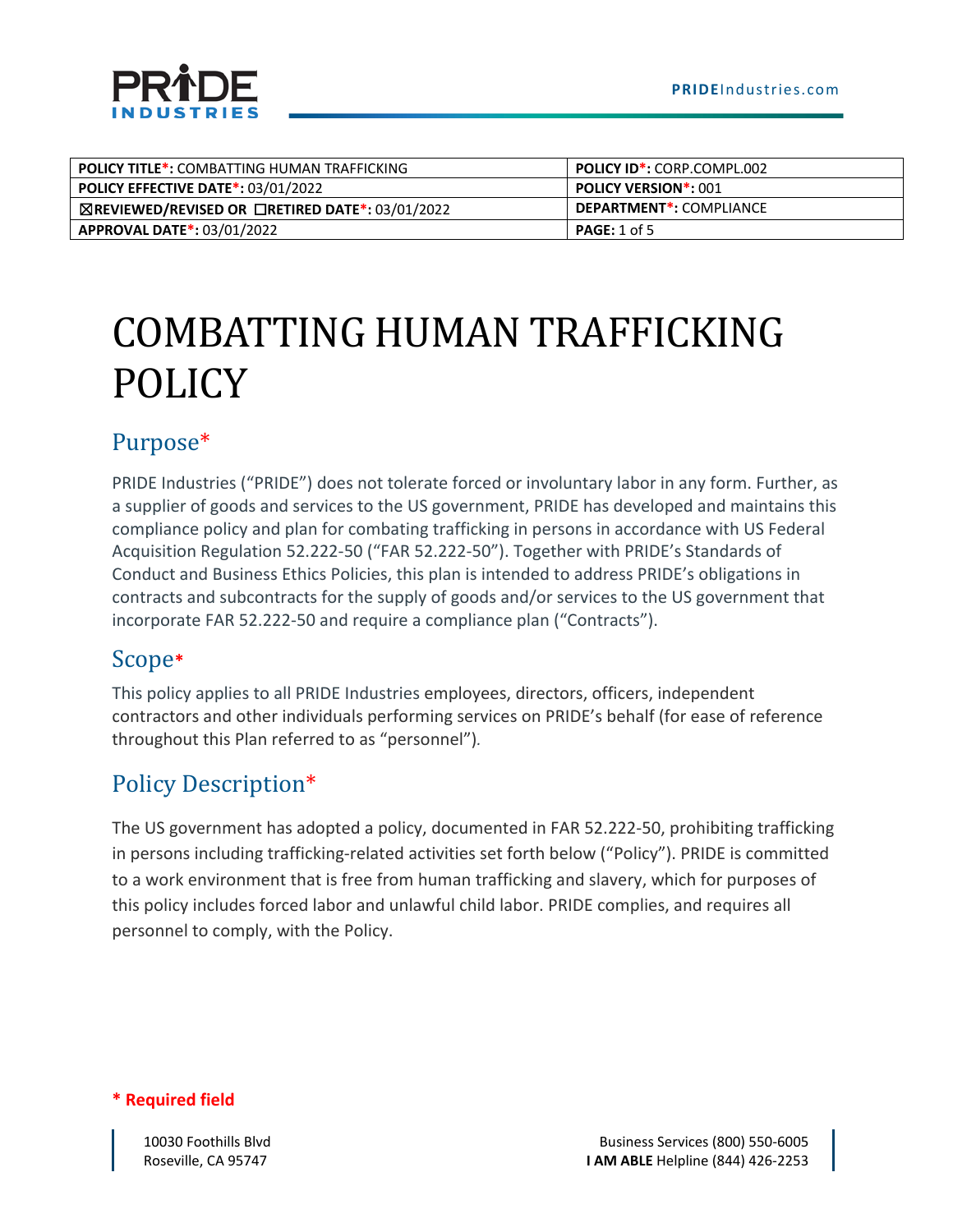| <b>POLICY TITLE*: COMBATTING HUMAN TRAFFICKING</b> | <b>POLICY ID*:</b> CORP.COMPL.002    |
|----------------------------------------------------|--------------------------------------|
| <b>POLICY EFFECTIVE DATE*: 03/01/2022</b>          | <b>POLICY VERSION*: 001</b>          |
| ⊠REVIEWED/REVISED OR □RETIRED DATE*: 03/01/2022    | DEPARTMENT <sup>*</sup> : COMPLIANCE |
| <b>APPROVAL DATE*: 03/01/2022</b>                  | <b>PAGE:</b> 2 of 5                  |

#### **Prohibited Conduct**

Specifically, personnel shall not:

(1) Engage in severe forms of trafficking in persons during the period of performance of any Contract;

(2) Procure commercial sex acts during the period of performance of any Contract;

(3) Use forced labor in the performance of any Contract;

(4) Destroy, conceal, confiscate, or otherwise deny access by an employee who is directly engaged in the performance of work under a Contract and who has other than a minimal impact or involvement in the performance of a Contract ("Employee") to the Employee's identity or immigration documents, such as passports or drivers' licenses, regardless of issuing authority;

(5) (i) Use misleading or fraudulent practices during the recruitment of or offering of employment to Employees, such as failing to disclose basic information, in a format and language understood by the Employee or potential Employee, or making material misrepresentations during the recruitment of Employees regarding the key terms and conditions of employment, including wages and fringe benefits, the location of work, the living conditions, housing and associated costs (if provided or arranged by PRIDE or its personnel), any significant costs to be charged to the Employee or potential Employee, and, if applicable, the hazardous nature of the work;

**\* Required field**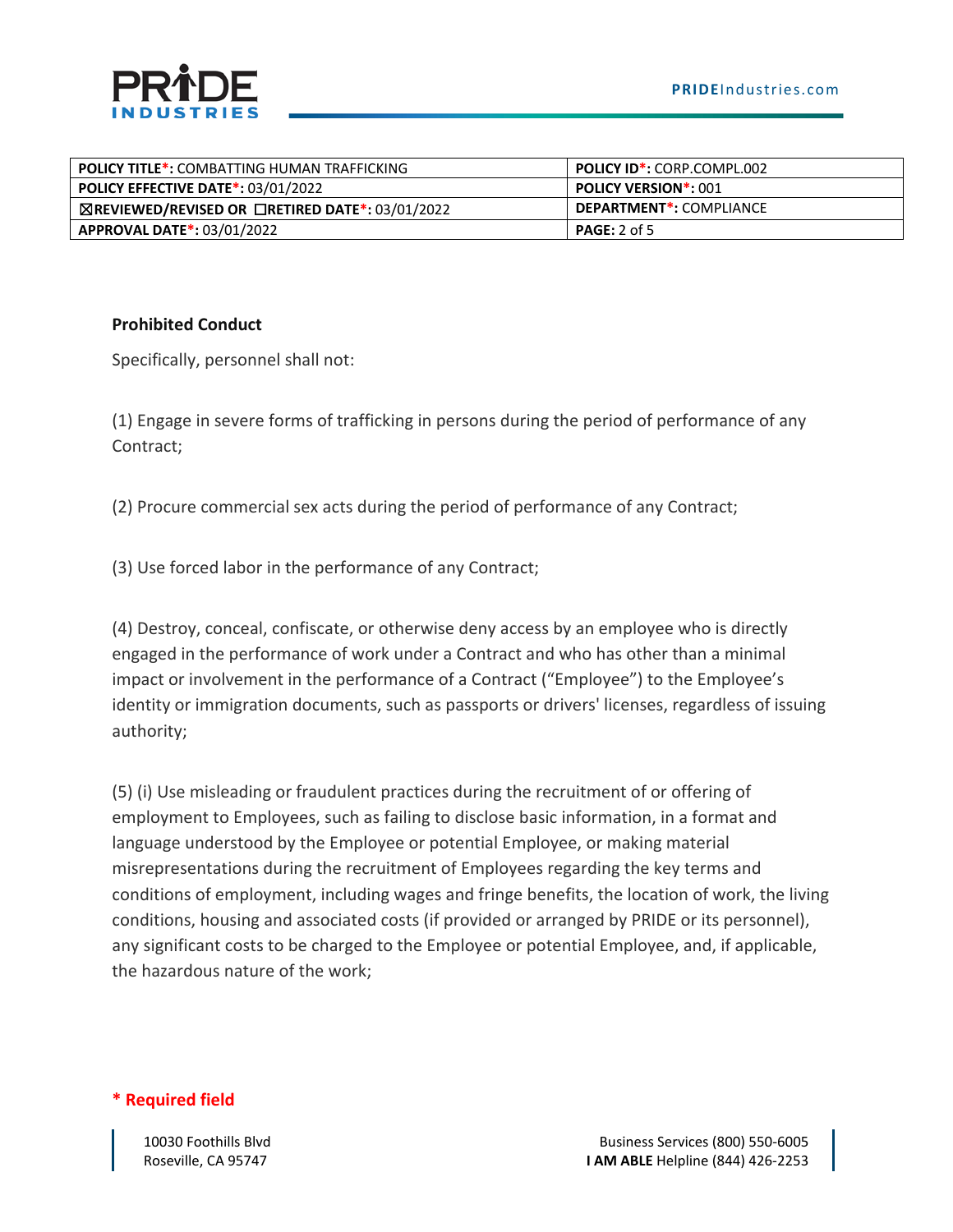| <b>POLICY TITLE*: COMBATTING HUMAN TRAFFICKING</b>               | <b>POLICY ID*: CORP.COMPL.002</b>    |  |
|------------------------------------------------------------------|--------------------------------------|--|
| <b>POLICY EFFECTIVE DATE*: 03/01/2022</b>                        | <b>POLICY VERSION*: 001</b>          |  |
| $\boxtimes$ REVIEWED/REVISED OR $\Box$ RETIRED DATE*: 03/01/2022 | DEPARTMENT <sup>*</sup> : COMPLIANCE |  |
| <b>APPROVAL DATE*: 03/01/2022</b>                                | <b>PAGE:</b> 3 of 5                  |  |

(ii) Use recruiters that do not comply with local labor laws of the country in which the recruiting takes place;

(6) Charge Employees or potential Employees recruitment fees;

(7)Fail to provide return transportation or pay for the cost of return transportation upon the end of employment (A) for an Employee who is not a national of the country in which the work is taking place and who was brought into that country for the purpose of working on a Contract (for portions of Contracts performed outside the United States); or (B) for an Employee who is not a United States national and who was brought into the United States for the purpose of working on a Contract, if the payment of such costs is required under existing temporary worker programs or pursuant to a written agreement with the Employee (for portions of Contracts performed inside the United States); except that

(i) The requirements of this paragraph (7) shall not apply to an Employee who is: (A) legally permitted to remain in the country of employment and chooses to do so, or (B) exempted by an authorized official of the contracting agency from the requirement to provide return transportation or pay for the cost of return transportation.

(ii) The requirements of this paragraph (7) are modified for a victim of trafficking in persons who is seeking victim services or legal redress in the country of employment, or for a witness in an enforcement action related to trafficking in persons, PRIDE shall provide the return transportation or pay the cost of return transportation in a way that does not obstruct the victim services, legal redress, or witness activity. For example, PRIDE shall not only offer return transportation to a witness at a time when the witness is still needed to testify. This paragraph does not apply when the exemptions in paragraph (7) apply.

#### **\* Required field**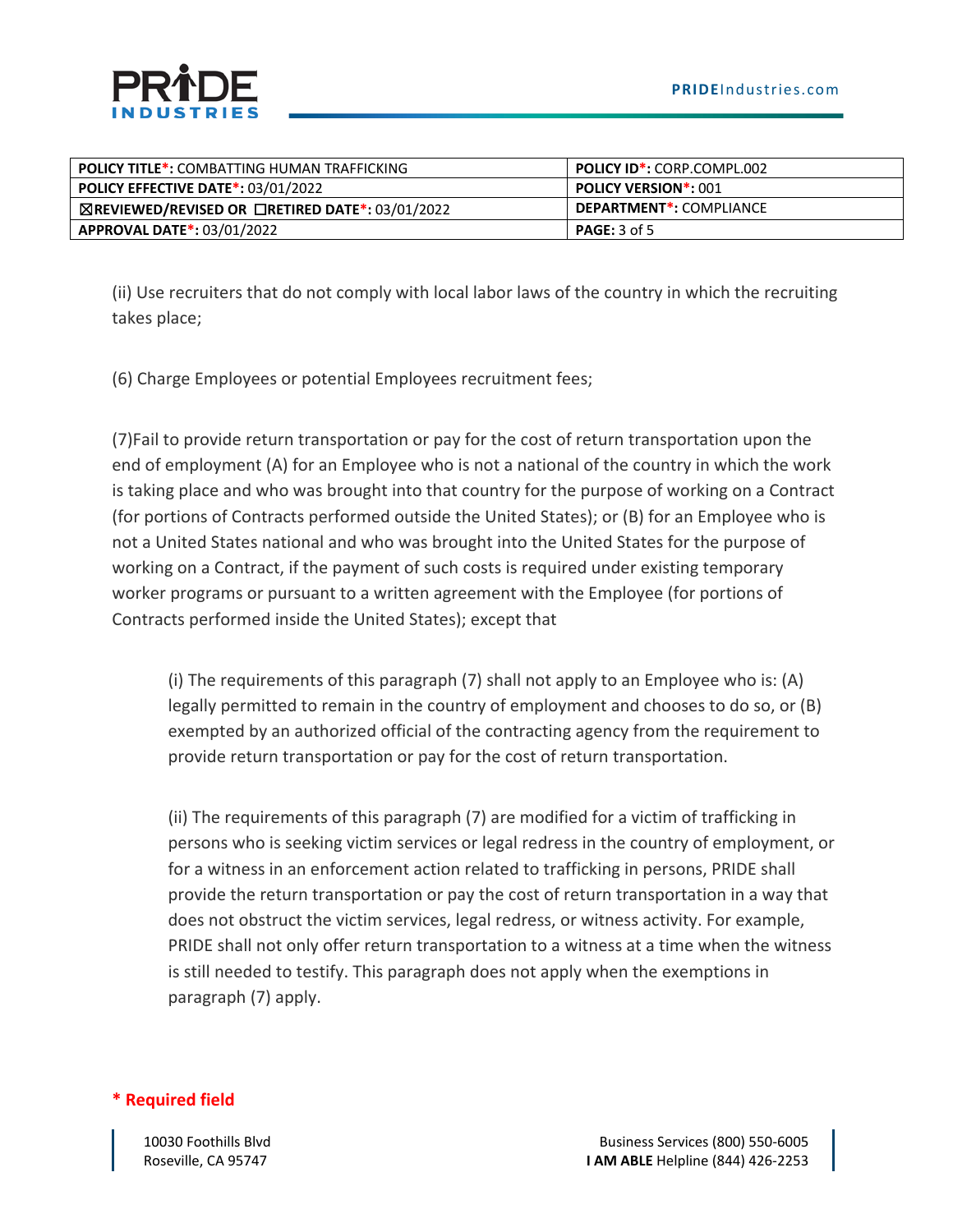| <b>POLICY TITLE*: COMBATTING HUMAN TRAFFICKING</b>               | <b>POLICY ID*: CORP.COMPL.002</b>    |  |
|------------------------------------------------------------------|--------------------------------------|--|
| <b>POLICY EFFECTIVE DATE*: 03/01/2022</b>                        | <b>POLICY VERSION*: 001</b>          |  |
| $\boxtimes$ REVIEWED/REVISED OR $\Box$ RETIRED DATE*: 03/01/2022 | DEPARTMENT <sup>*</sup> : COMPLIANCE |  |
| <b>APPROVAL DATE*: 03/01/2022</b>                                | <b>PAGE:</b> 4 of 5                  |  |

(8) Provide or arrange housing that fails to meet the host country housing and safety standards; or

(9) If required by law or contract, fail to provide an employment contract, recruitment agreement, or other required work document in writing. Such written work document shall be in a language the Employee understands. If the Employee must relocate to perform the work, the work document shall be provided to the Employee at least five days prior to the Employee relocating. The Employee's work document shall include, but is not limited to, details about work description, wages, prohibition on charging recruitment fees, work location(s), living accommodations and associated costs, time off, roundtrip transportation arrangements, grievance process, and the content of applicable laws and regulations that prohibit trafficking in persons.

#### **Violations**

PRIDE will take appropriate action, up to and including termination, against personnel that violate the Policy.

#### **Reporting**

All Employees are required to report any activity inconsistent with this Policy, with the assurance that there will be no retaliation or other negative consequences for persons acting in good faith. Any credible information received from any source that any PRIDE personnel has violated FAR 52.222-50 must be reported immediately to Corporate Compliance at: [compliance@PRIDEIndustries.com.](mailto:compliance@PRIDEIndustries.com)

Alternatively, Employees may also report a violation as set forth in the Standard of Conduct Code or by contacting one of the following hotlines:

#### **\* Required field**